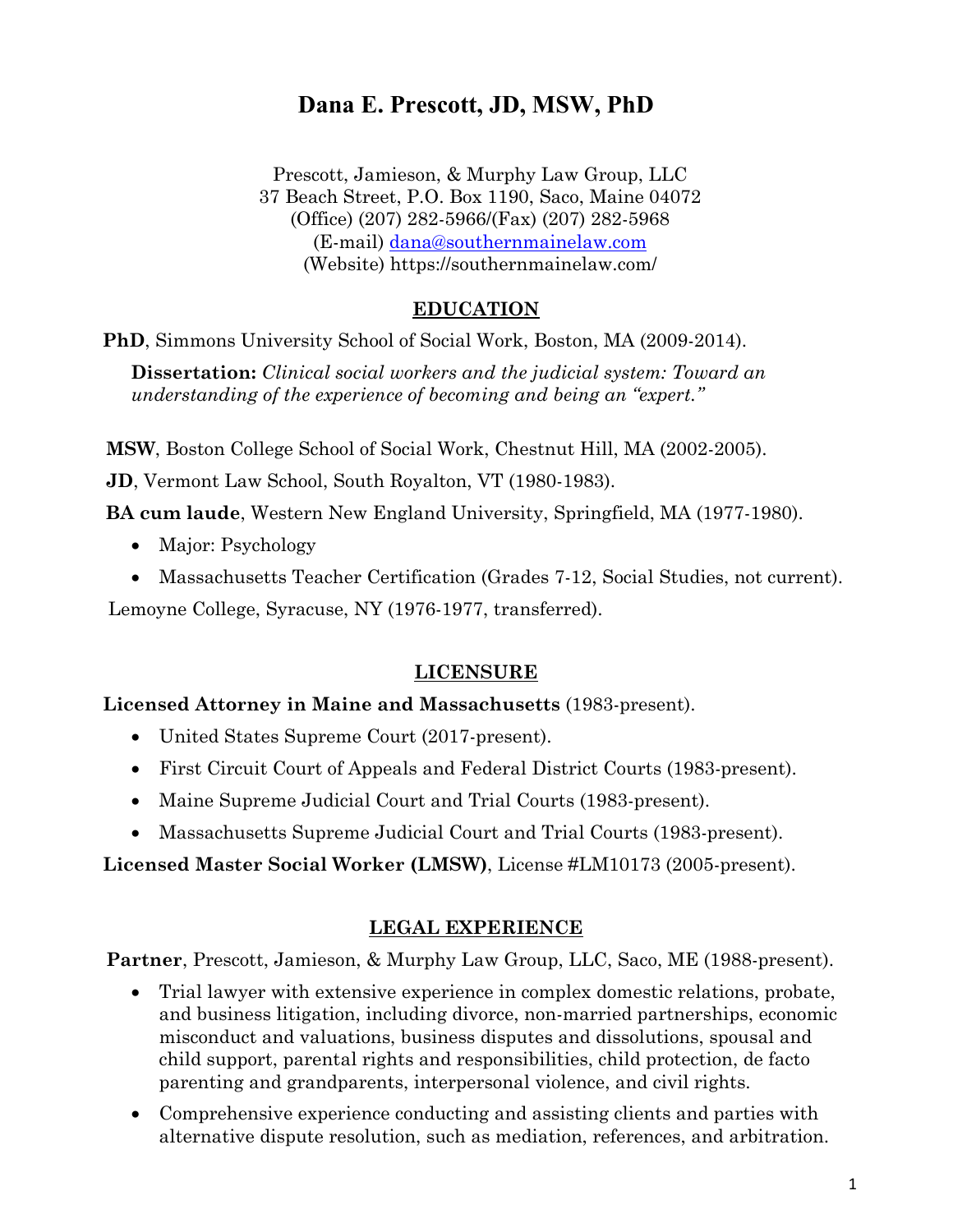- Appellate practice, including preparation of briefs and oral argument.
- Professional ethics and liability seminars and trainings.
- Consultation services for attorneys, mental health, and social service professionals.
- Court-rostered Guardian ad litem (2009-present).
- Completed certificate program for Parent Coordination (2009).

 **Associate**, Smith & Elliott, P.A., Saco, ME (1983-1988).

- Civil jury and non-jury trials.
- Experience as lead and associate trial lawyer in complex product liability, commercial, and tort litigation.

#### **TEACHING EXPERIENCE**

**Adjunct Faculty**, **Boston College School of Social Work**, Chestnut Hill, MA (2015 present).

• Social Welfare System [MSW] SCWK7701.

**Instructor, Harvard T. H. Chan School of Public Health, Department of Social and Behavioral Sciences,** Boston, MA (2017-2020).

• Social Services for Children, Adolescents and Families, SBS222.

**Adjunct Faculty, University of New England, On-Line School of Social Work,**  Westbrook, ME (2019-2021).

• Social Work and the Law [MSW, designed syllabus], SSWO 673.

#### **Adjunct Faculty**, **Simmons University School of Social Work**, Boston, MA (2011- 2017).

- Epistemology [PhD], SW-631-01 (Spring, 2020).
- Philosophy of Science [PhD], SW-631-01 (Fall, 2017).
- Integrating Public Policy Issues and Outcomes [PhD], SW670-01 (Spring, 2015).
- Advocacy and Social Action [MSW], SW523 (Summers, 2012-2017).
- Social Policy and Services [MSW], SW401 (Fall/Spring, 2011-2017).
- Social Policy and Services [Course Lead, MSW on-line], SWO401 (Summer/Fall, 2014).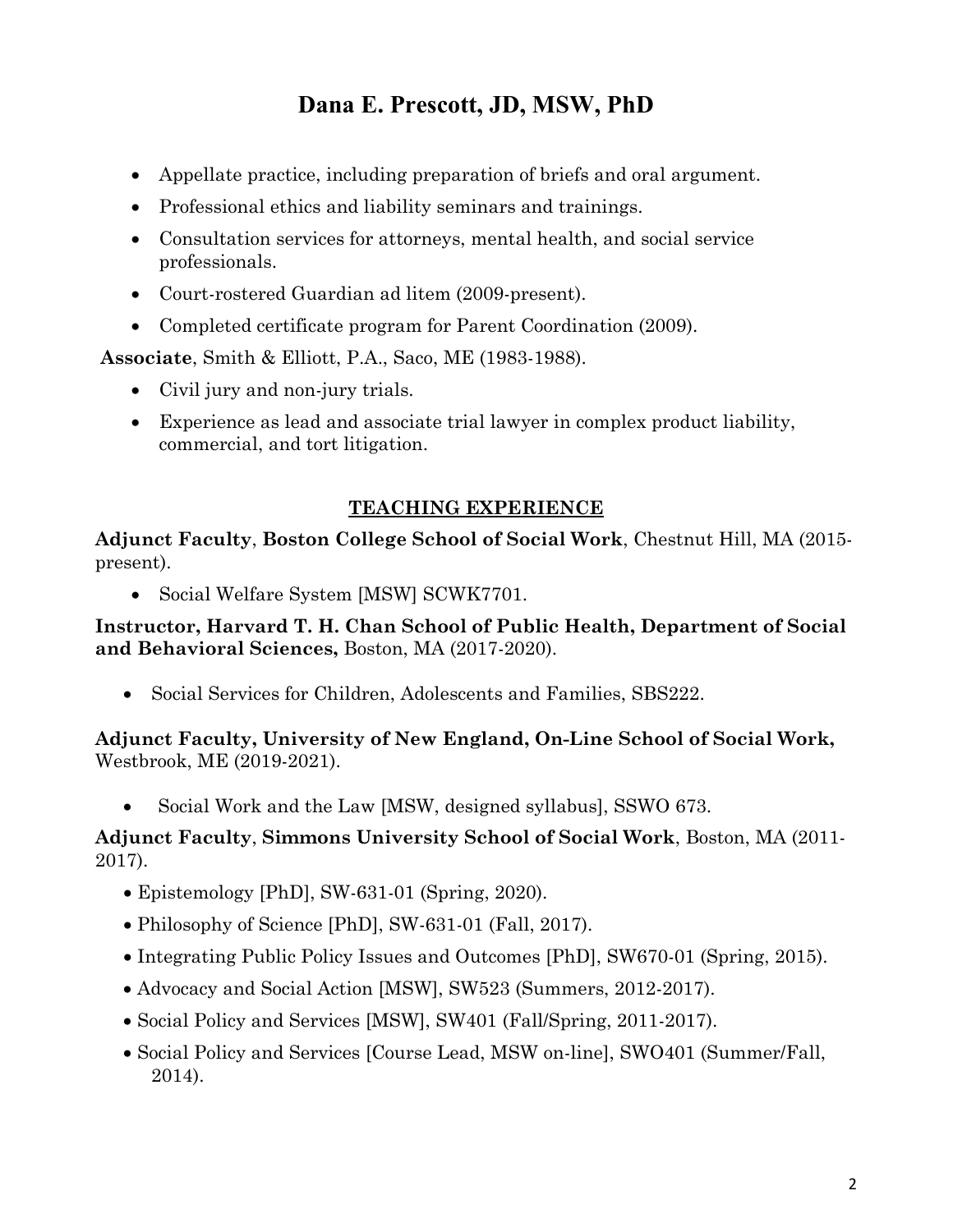**Adjunct Faculty**, **Boston University School of Social Work**, Boston, MA (Summer, 2014).

• Family Law and Children's Rights [MSW], WP710.

 **Adjunct Faculty**, **Salem State University School of Social Work** (2014-2015).

- Community Practice [MSW], SWK 706 (Spring, 2015).
- Child, Youth, and Family Policy [MSW], SWK 833 (Spring, 2014).

**Paralegal Course Instructor**, **York County Community College**, Wells, ME (2002-2006).

#### **SELECTED PUBLICATIONS**

#### **Books**

Garber, B.D., **Prescott, D.E.,** & Mulchay, C. (2022). *The family law professional's field guide to high-conflict litigation: Dynamics, not diagnoses*. Chicago: American Bar Association.

Ecker, J., & **Prescott, D.E.** (2021). *Divorce in New Hampshire: The legal process, your rights, and what to expect*. Omaha, NE: Addicus Books, Inc.

**Prescott, D.E.**, & Jamieson, N.D**.** (2015). *Divorce in Maine: The legal process, your rights, and what to expect*. Omaha, NE: Addicus Books, Inc.

**Prescott, D.E.** (2001). *Maine family law forms: Discovery, trial and settlement* (3rd ed.) (Michie-Butterworth 1993 & Supplements 1994-1997). Newark, NJ: Lexis/Nexus Law Publishing.

**Prescott, D.E.** (1997). *The Hydra hypothesis: Litigating the minefield of allegations of abuse, chronic interference and the rights of children*. Portsmouth, NH: Peter Randall Press.

#### **Articles**

**Prescott, D. E.** (2022). Weaponizing clinical mental health in family justice courts: Ethical and legal minefields. *Journal of Forensic Social Work*, *6*, 22-42.

Rogerson C.V., **Prescott, D.E.**, & Howard, H.G. (2021) Teaching social work students the influence of explicit and implicit bias: Promoting ethical reflection in practice. *Social Work Education:The International Journal*, DOI: [10.1080/02615479.2021.1910652](https://doi.org/10.1080/02615479.2021.1910652)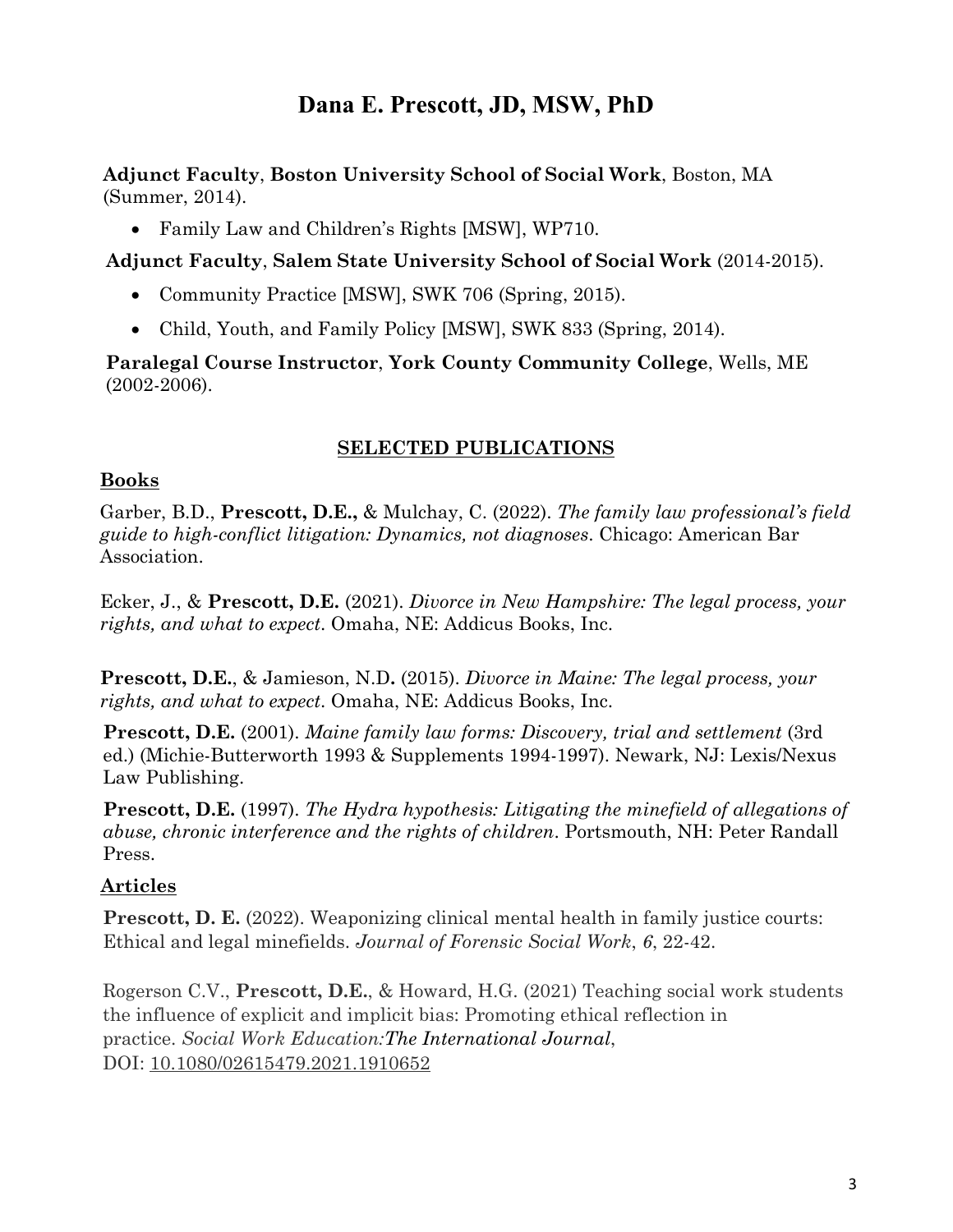**Prescott, D.E.** (2020). Bending the light of social science in family court: Epistemic injustice and epistemic exceptionalism matter. *Journal of the American Academy of Matrimonial Lawyers*, *33*, 501-538.

Garber, B. D., & **Prescott, D. E.** (2020). On the value of teddy bears and barbie dolls: The place of children's transitional objects in family law. *Southwestern Law Review*, *49*, 189-214.

Fadgen, T., Kozu S. A., & **Prescott, D.E.** (2020). Protecting children in foster care during natural disasters: A comparison of the United States, New Zealand and Japan*. Children, Youth and Environments*, *30*, 1-24.

Eggenberger, T., Howard, H., **Prescott, D.E.**, & Luck, G.R. (2020). Exploring quality of life in end of-life discussions. *American Journal of Hospice & Palliative Medicine*, *37*, 465-473.

**Prescott, D.E.** (2020). Book review: JENNIFER EBERHARDT, BIASED: UNCOVERING THE HIDDEN PREJUDICE THAT SHAPES WHAT WE SEE, THINK, AND DO (2019). *Journal of the American Academy of Matrimonial Lawyers*, *32*, 901-921.

**Prescott, D.E.** (2020). The putative spouse and marriage by estoppel doctrines: An "end run around marriage" or just a marriage? *Child and Family Law Journal*, *8*, 51- 83.

**Prescott, D.E.** (2019). Flexner's thesis was prescient: Ethical practices for social workers "in the trenches" requires forensic knowledge. *The Journal of Social Work Values and Ethics*, *16*, 40-52.

Eggenberger, T., Luck, G. R., [Howard,](http://cdsi.fau.edu/ssw/people/heather-howard) [H.,](http://cdsi.fau.edu/ssw/people/heather-howard) [&](http://cdsi.fau.edu/ssw/people/heather-howard) **[Prescott,](http://cdsi.fau.edu/ssw/people/heather-howard) [D.E.](http://cdsi.fau.edu/ssw/people/heather-howard)** [\(2019\). Ad](http://cdsi.fau.edu/ssw/people/heather-howard)vanced directives and family practice: Implications and ethics for "greying" family systems and interdisciplinary collaboration. *Journal of the American Academy of Matrimonial Lawyers*, *32*, 1-28.

**Prescott, D.E., & Fadgen, T. (2019). Adversarial systems and forensic experts in child** custody: How about adding a hot tub? *Journal of the American Academy of Matrimonial Lawyers*, *32*, 117-144.

Howard, H.H., Walbam-Churchill, K., LeCloux, M., & **Prescott, D.E.** (2019). Reflexivity, ethics, and divergent perspectives: A transformational journey of social work educators. *Urban Social Work, 3*, 95-109.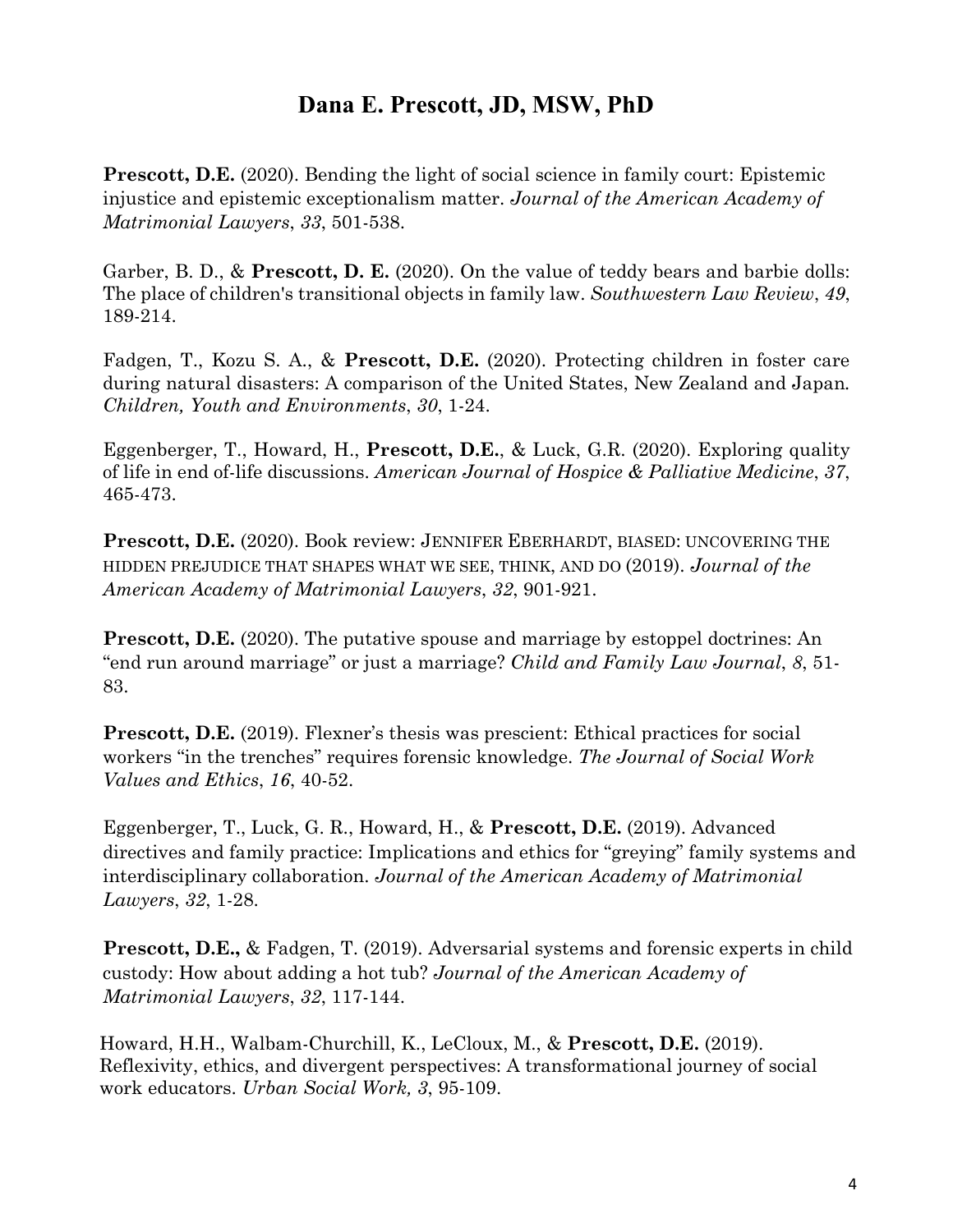**Prescott, D.E.,** & Tennies, D.A. (2019). Bias is a reciprocal relationship: Forensic mental health professionals and lawyers in the family court bottle. *Journal of the American Academy of Matrimonial Lawyers*, *31,* 427-461.

**Prescott, D.E.** (2018). The constitutional right to parent: Does the doctrine of waiver apply to guardianships? *Maine Bar Journal*, *33*, 13-20.

**Prescott, D.E.** (2018). Are there constitutional limits on court orders: From select travel soccer to haircuts. *Massachusetts Family Law Journal***,** *36*(4), 57-59.

**Prescott, D.E.,** & Tennies, D.A. (2018)**.** The lawyer as guardian ad litem: Should "status" make expert opinions "all-in" and trump "gatekeeping" functions by family courts? *Journal of the American Academy of Matrimonial Lawyers*, *30,* 201-226.

**Prescott, D.E.,** & Debele, G. , Evolving family systems and shifting ethical conundrums: Consequences for lawyers in adoption and non-married parentage proceedings. *Journal of the American Academy of Matrimonial Lawyers*, *30,* 127-176.

**Prescott, D.E.** (2017). The new Phoenix: Maine's innovative standards for guardians ad litem. *Maine Law Review*, *69,* 67*-*108*.* 

**Prescott, D.E.** (2016). Forensic experts and family courts: Science or privilege-bylicense? *Journal of the American Academy of Matrimonial Lawyers*, *28*, 521-552.

Fadgen, T., & **Prescott, D.E**. (2016). Do the best interests of the child end at the Nation's shores?: Immigration, state courts, and children in the United States? *Journal of the American Academy of Matrimonial Lawyers*, *28*, 359-390.

**Prescott, D.E.** (2014). Inconvenient truths: Facts and frictions in defense of guardians ad litem for children. *Maine Law Review*, *67*, 43-71.

**Prescott, D.E.** (2014). Brief parent education programs in the family courts: A good faith human experiment but does it work? *Journal of Social Science for Policy Implications*, *2*(1), 31-57.

**Prescott, D.E.** (2013).The Supreme Court in UNITED STATES V. WINDSOR: Why the "death" of fungible federalism after a century of convenience? *Journal of the American Academy of Matrimonial Lawyers, 26*, 51-77.

**Prescott, D.E.** (2013). Book Review: The modern "world" of families sure is flat and noisy: [ANDREW HORTON](https://www.amazon.com/Andrew-Horton/e/B001K8LWXA/ref=dp_byline_cont_book_1) & [JOHN DAVID KENNEDY,](https://www.amazon.com/John-David-Kennedy/e/B005SZ03BI/ref=dp_byline_cont_book_2) DO YOUR DIVORCE RIGHT: STRAIGHT TALK FROM FAMILY COURT JUDGES (2011). *Journal of the American Academy of Matrimonial Lawyers, 26*, 209-232.

**Prescott, D.E.** (2013). Social workers as "experts" in the family court system: Is evidence-based practice a missing link or host-created knowledge? *Journal of Evidence-Based Social Work, 10*(5), 466-481.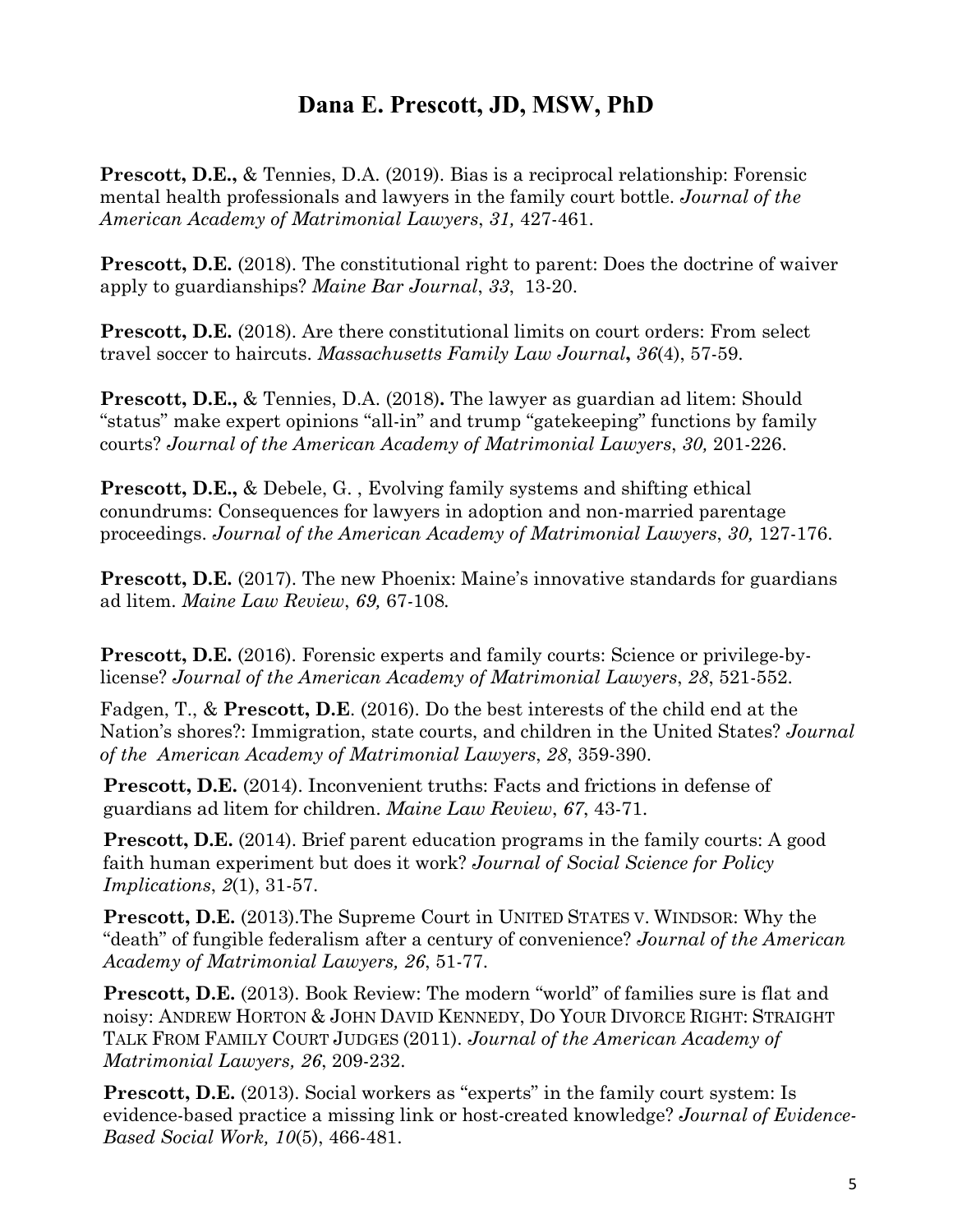**Prescott, D.E.** (2012). Judicial decision making, personality theory, and child custody conflict: Can heuristics better predict a difference between parents who do and those who don't? *Whittier Journal of Child and Family Advocacy, 11*(2), 185-222.

Steinfeld, S. M., & **Prescott, D.E.** (2012). After Brenda and Eddie divorce, Eddie files for bankruptcy: The unusual life of defalcation under BAPCPA. *Journal of the American Academy of Matrimonial Lawyers, 25*, 57-86.

**Prescott, D.E.** (2011). Book Review: "Here come da family court judges." *Journal of the American Academy of Matrimonial Lawyers, 24*, 505-525.

**Prescott, D.E.** (2010). The AAML and a new paradigm for "thinking about" child custody litigation: The next half century. *Journal of the American Academy of Matrimonial Lawyers, 24*, 107-146.

**Prescott, D.E.** (2010). Complexity theory as a conceptual construct for understanding client change. *Perspectives on Social Work, 8*(2), 11-15.

**Prescott. D.E.** (2010). Judicial settlement conferences in domestic relations practice: Traps for unwary (and weary). *Maine Bar Journal, 23*, 125-132.

**Prescott, D.E.** (2009). Unified family courts and the modern judiciary as a "street" level bureaucracy": To what end from the "mythical role" of judges in a democracy? *Quinnipiac Law Review, 27*, 55-112.

**Prescott, D.E.** (2008). COSAs and psychopharmalogical interventions: Informed consent and a child's right to self-determination. *Journal of Law and Family Studies, 11*(1), 97-112.

**Prescott, D.E.** (2007). The act of lawyering and the art of communication: An essay on families-in-crisis, the adversarial tradition, and the social work model. *Legal Ethics, 10*(2), 176-192.

**Prescott, D.E.** (2007). Consent decrees, the Enlightenment, and the "modern" social contract: A case study from BATES, OLMSTEAD and Maine's Separation of Powers Doctrine. *Maine Law Review, 59*, 76-110.

**Prescott, D.E.** (2005). When co-parenting falters: Parenting coordinators, parents-inconflict, and the delegation of judicial authority. *Maine Bar Journal, 20*, 240-247.

**Prescott, D.E.** (2005). Chronic conflict parents and group therapy as a means of intervention: A preliminary proposal. *Social Work with Groups, 28*(1), 81-96.

**Prescott, D.E.** (2004). Child protection: Kinship and family group conferencing. *Maine Bar Journal, 19*, 140-148.

**Prescott, D.E.** (2003). Biological altruism, splitting siblings, and the judicial process: A child's right to constitutional protection in family dislocation. *University of Missouri at Kansas City Law Review, 71*, 623-657.

**Prescott, D.E.** (2003). Interim attorneys' fees and expert "costs": Ask and your client may receive. *Maine Bar Journal, 18*, 40-47.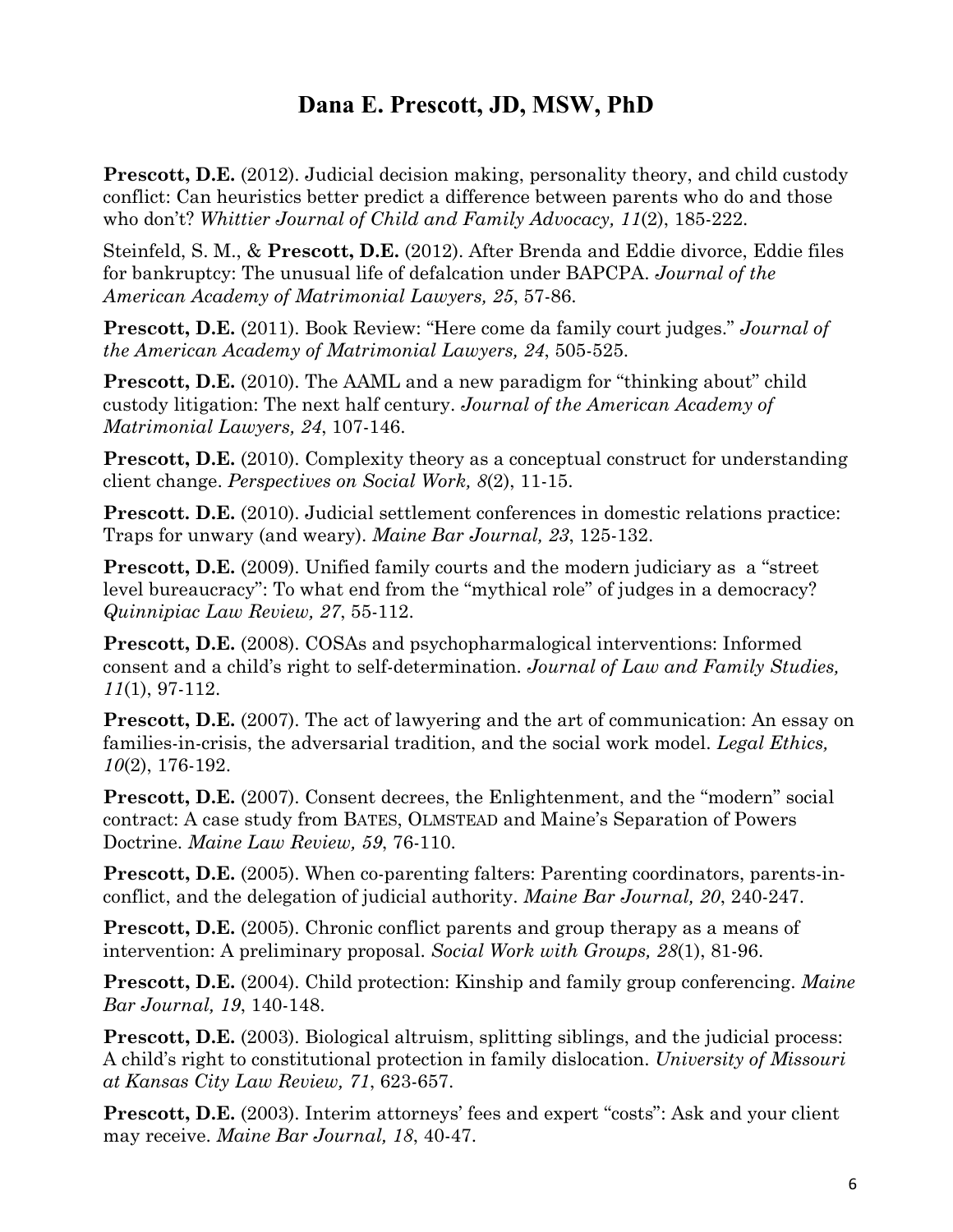**Prescott, D.E.** (2000). The guardian ad litem in custody and conflict cases: Investigator, champion, and referee? *University of Arkansas at Little Rock Law Review, 22*, 529-564.

**Prescott, D.E.** (2000). Parental conflict and the appointment of referees in child custody cases. *Maine Bar Journal, 15*, 44-48.

**Prescott, D.E.** (1999). Machiavelli and a unified theory of parental responsibility: A proposed statute. *St. Thomas Law Review, 12*, 95-155.

**Prescott, D.E.** (1996). Responsibility for children: Equitable distribution, alimony and chaos. *Maine Bar Journal, 11*, 22-28.

**Prescott, D.E.** (1995). Guardians ad litem: Defenses to tort claims. *Fairshare, 15*(1), 11-16.

**Prescott, D.E.** (1993). The liability of lawyers as guardians ad litem: The best defense is a good offense. *Journal of the American Academy of Matrimonial Lawyers, 11*, 65- 116.

**Prescott, D.E.** (1993). Family law financial forms, and floundering federalism. *Maine Bar Journal, 8*, 156-161.

**Prescott, D.E.** (1991). Post-judgment modification in divorce: From best interests to repose. *Maine Bar Journal, 6*, 12-21.

**Prescott, D.E.** (1989). The constitutionality of Maine's protection from abuse act (and other matters). *Maine Bar Journal, 4*, 264-270.

**Prescott, D.E.** (1987). Workers compensation, substance abuse, and safety in the working place: A proposal. *Maine Bar Journal, 2*, 100-104.

**Prescott, D.E.** (1987). Educational support for children of divorces beyond the age of majority: A need for reform. *Maine Trial Practice, 3*, 54-57.

**Prescott, D.E.** (1986). Economic fairness and divorce: A professional degree as marital property in Maine. *Maine Trial Practice, 2*, 58-60.

**Prescott, D.E.**, & Kundin, C.L. (1985). Toward a model parent liability act. *California Western Law Review, 20*, 187-217, reprinted in National Safety Center (1985). *School safety legal anthology*. Sacramento, CA: Pepperdine University Press.

#### **SELECTED PRESENTATIONS**

*Ethical Duty and Immunity: Why the Appointment Order Matters*, Maine GAL Core Training (March, 2022).

*The AAML Custody Evaluation Standards.* AAML-MA Chapter Academy-Academy, Boston, MA (March, 2022).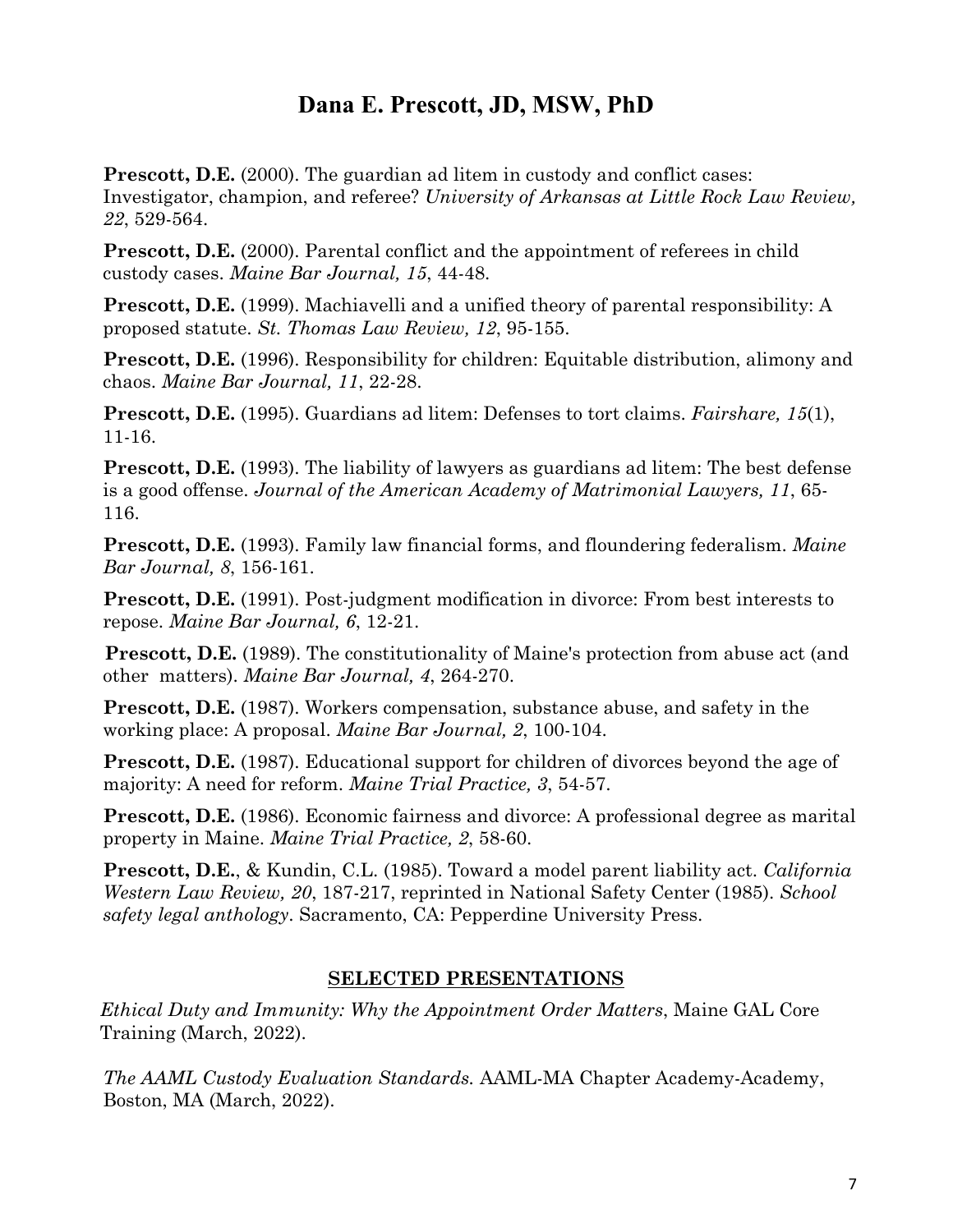*Court Systems and Expert Testimony*, Advanced Forensic Social Work Certificate Program, NOFSW (December, 2021).

*Connecting Court Orders with Interventions for the Rejected Parent: Ethics and Efficacy*, AFCC 58th Annual Conference [Zoom] (June, 2021).

*Ethical Duty and Immunity: Why the Appointment Order Matters*, Maine GAL Core Training (March, 2021).

Invited Lecture, *Family Health Services*, Harvard T. H. Chan School of Public Health, SBS246, Issues in Maternal health and Child Health Programs and Policies. Boston, MA (November, 2020).

*Court Systems and Expert Testimony*, Advanced Forensic Social Work Certificate Program, NOFSW (December, 2020).

*Court Systems and Expert Testimony*, Forensic Social Work Certificate Program, NOFSW (October, 2020).

Invited Lecture, *Family Health Services*, Harvard T. H. Chan School of Public Health, SBS246, Issues in Maternal Health and Child Health Programs and Policies. Boston, MA (December, 2019).

*The Influence of Implicit Bias on Forensic Opinions and Judicial Decision-Making*, Integrating Research into Practice and Policy: The Impact on Families and Children, AFCC Fall Conference, Pittsburgh, PA (October, 2019).

*Psychological Evaluations and the Forensic Social Worker: The Ethics of Relevance, Reliability, and Interdisciplinary Communication*, NOFSW Annual Conference, Las Vegas, NV (June, 2019).

*Compassionate Conversations for Advance Care Planning: ACP Made Easy?,*  Interprofessional Panel, Florida Atlantic University, Boca Raton, FL (April, 2019).

*Ethics: Understand Your Role and Stay in Your Lane,* GAL Review Board Webinar, Augusta, ME (March, 2019).

*Where are the Children under State Custody during a Natural Disaster?*, Children's Rights, Communites, and Good Practices, DevNet Conference, Christchurch, NZ (December, 2018).

*Grandparent "Rights" in the 21st Century?*, Nicholas Cipriani Inn of Court and Doris Jonas Freed Inn of Court, Conshohocken, PA (September, 2018).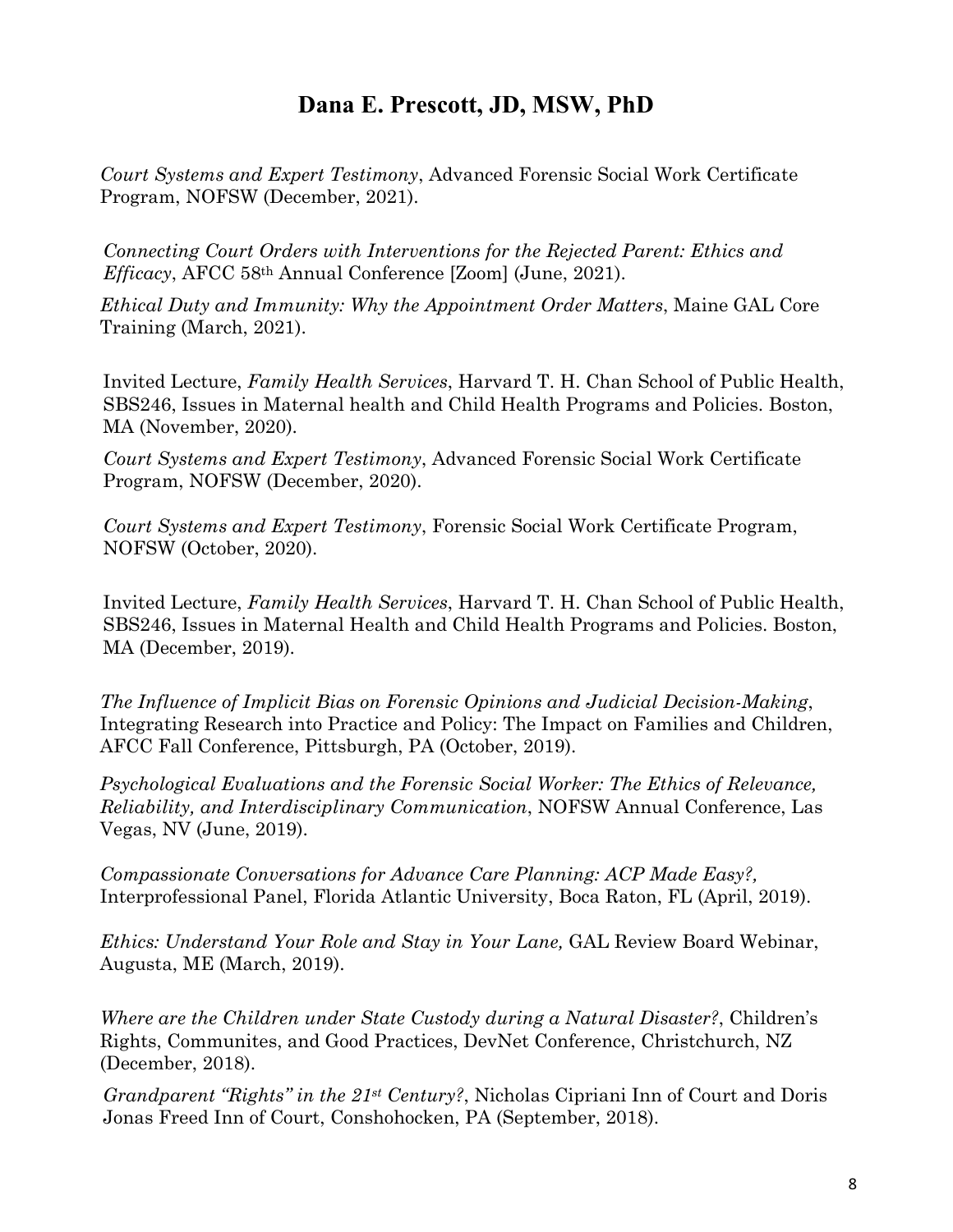*Gender and Forensic Experts: Does it Influence Selection and Outcomes?*, National Organization of Forensic Social Workers, Annual Conference, New Orleans, LA (June, 2018).

*Effective Experts in Difficult Situations: Yoda knows Daubert (But not Family Courts)*, Divorce on the Beach, Alabama State Bar Association, Destin, FL (June, 2018).

*York Bar Association Family Law and Bench Trial Institute* [7 Modules], Saco, ME (March-June, 2018).

*Overview: Experts in Family Court: Useful Rationale, Judicial Science, or Forensic Science?*, AAML, Maui, HI (March, 2018).

*What is the Standard of Care? How Various State States and Professional Guidelines Address ARTS Ethics Issues*, Academy of Adoption & Assisted Reproduction Attorneys, Minneapolis, MN [Webinar] (January 2018).

*The "New" GAL Rules and Best Practices, Important Developments in Maine Family Law*, MSBA, Freeport, Maine (September, 2017).

*The AAML Custody Evaluation Standards: Scientific Methodology or Just Helpful Rationale for Family Courts?*, Second Annual AAML Blackletter Law Seminar, Boston, MA (September, 2017).

*Child Protection and Custody Conflict: Should Forensic Social Workers or the Courts be the "Gatekeepers" of the Reliable and Ethical Use of Social Science?*, NOFSW Annual Conference, Boston, MA (July, 2017).

*What is the "Standard of Care" for ARTS: The Ongoing Evolution of Professional Ethics and Liability and Why You Should (Really) Care?*, Conference of the AAAA/AARTA, Montreal, Canada (May, 2017).

*21st Century Extended Family Issues: The Demographics and Fragility of Modern Families*, PBI Family Law Institute, Philadelphia, PA (April, 2017).

*School Social Work: Values, Ethics, Practice*, Windham/Raymond School District, Windham, ME (February, 2017).

Invited Lecture, Harvard T. H. Chan School of Public Health, SBS246, *Families: Getting off to the Right Start (And then Sustaining it?)*, Boston, MA (February, 2017).

*Child Custody and Forensic Science: Who are the "Gatekeepers" of Reliable Science?*, Utah AAML and the Utah State Bar Family Law Section, Salt Lake City, UT (December, 2016).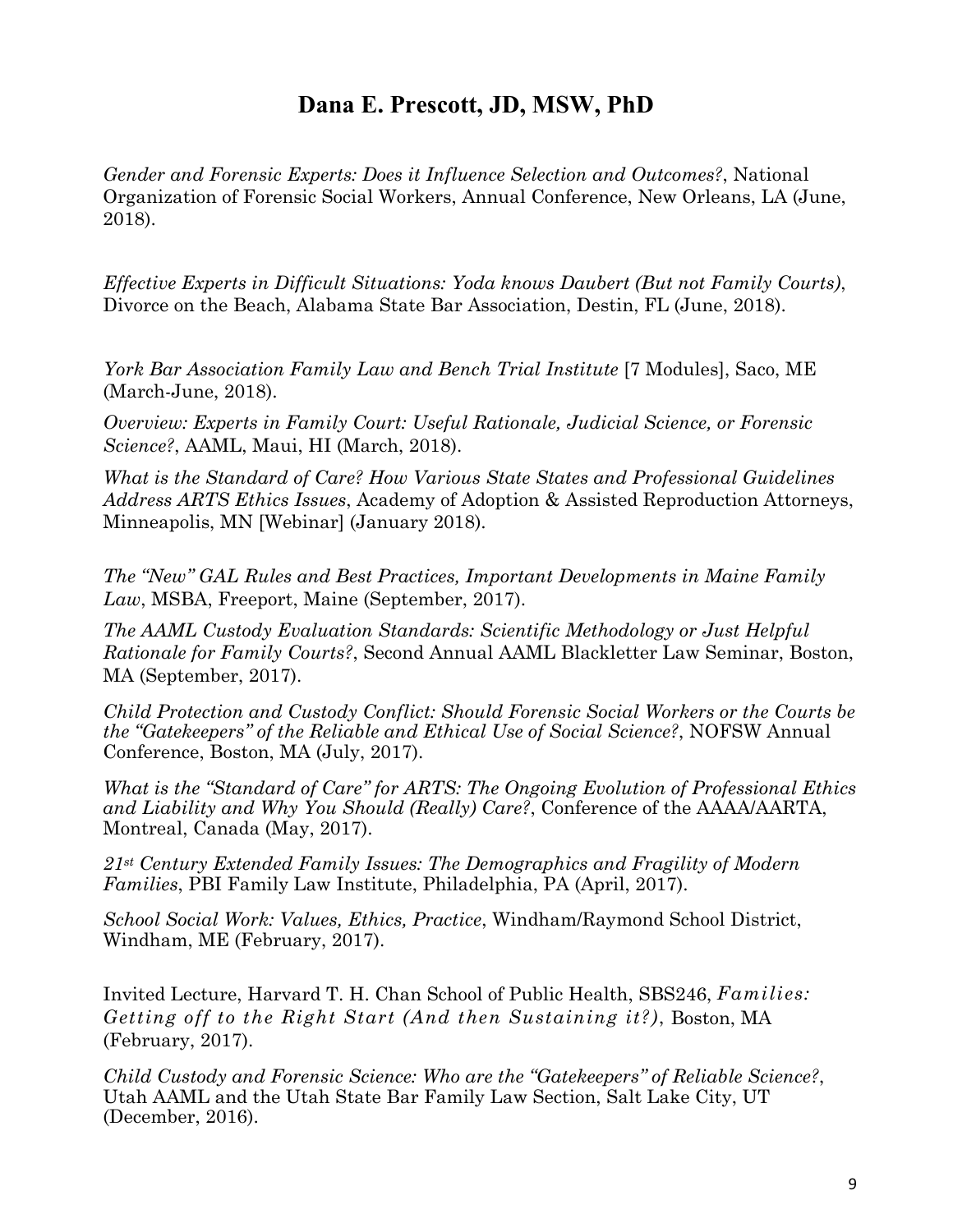*Mediation and Alternative Dispute Resolution: Family and Community Violence*, Simmons World Challenge: Arresting Development: Non-Violence as an Option for Change, Simmons College, Boston, MA (November, 2016).

*Interventions for Parental Conflict: Tying 'em All Down in a Procrustean Bed?*, AAML Pre- Conference, Chicago, Ill (November, 2016).

*Ethical Duties and Immunity: Why the Appointment Order Matters?*, GAL Core Training, Maine State Bar Association [MSBA]/Maine Judicial Branch, Augusta, ME (October, 2016).

*Evaluations and Testing in Child Custody: Woozles or Science-by-Privilege?*, First Annual AAML Blackletter Law Seminar, Boston, MA (September, 2016).

*Attracting the Good Juju: Ethics in Adoption and ARTS-Evaluating Decisions made in Adoption and ARTS, What Duties Owed and Whose Interests Served?*, American Academy of Adoption Attorneys, New Orleans, LA (September, 2016).

*From the Nuremberg Code to the APA's Hoffman Report: Forensic Experts and "Do No Harm"?*, National Organization of Forensic Social Work, New Orleans, LA (June, 2016).

*Ethics and the New Role of the GAL, The Brave New World of GALs for Lawyers and Courts (and GALs)*, MSBA/York Bar Association [YBA], Saco, ME (April, 2016).

*The New GAL Rules: Ethical Practices and Report Writing for Children and Courts***,**  Child Protection Conference: Trauma in the Rearview Mirror: Closer than it may Appear, South Portland, ME (April, 2016).

*From the Nuremberg Code to the APA's Hoffman Report: Forensic Experts and "Do No Harm"?*, American Psychology-Law Society, Division 41 of the American Psychological Association, Atlanta, GA (March, 2016).

Invited Lecture, *Issues in Maternal Health, Families: Getting Off to the Right Start*, Harvard T. H. Chan School of Public Health, SBS246, Social Services for Children, Adolescents, and Families. Boston, MA (February, 2016).

*Writing a GAL Report: Best Practices, GAL Core Training for Court Rostering*, MSBA, Bangor, ME (October, 2015).

*GALs and Best Practices for Lawyers under the New Laws and Rules: Better for Clients (and Resistance is Futile)*, Family Law Institute, MSBA, Augusta, ME (September, 2015).

*The Ethics of Being an Expert: Science-by-Licensure or Science-by-Bacon*, NOFSW, Arlington, VA (August, 2015).

*Group Parenting Training: Does it Really Reduce Child Custody Conflict?*, The Annual Symposium of the International Association for Social Work with Groups, University of North Carolina, Chapel Hill, NC (June, 2015).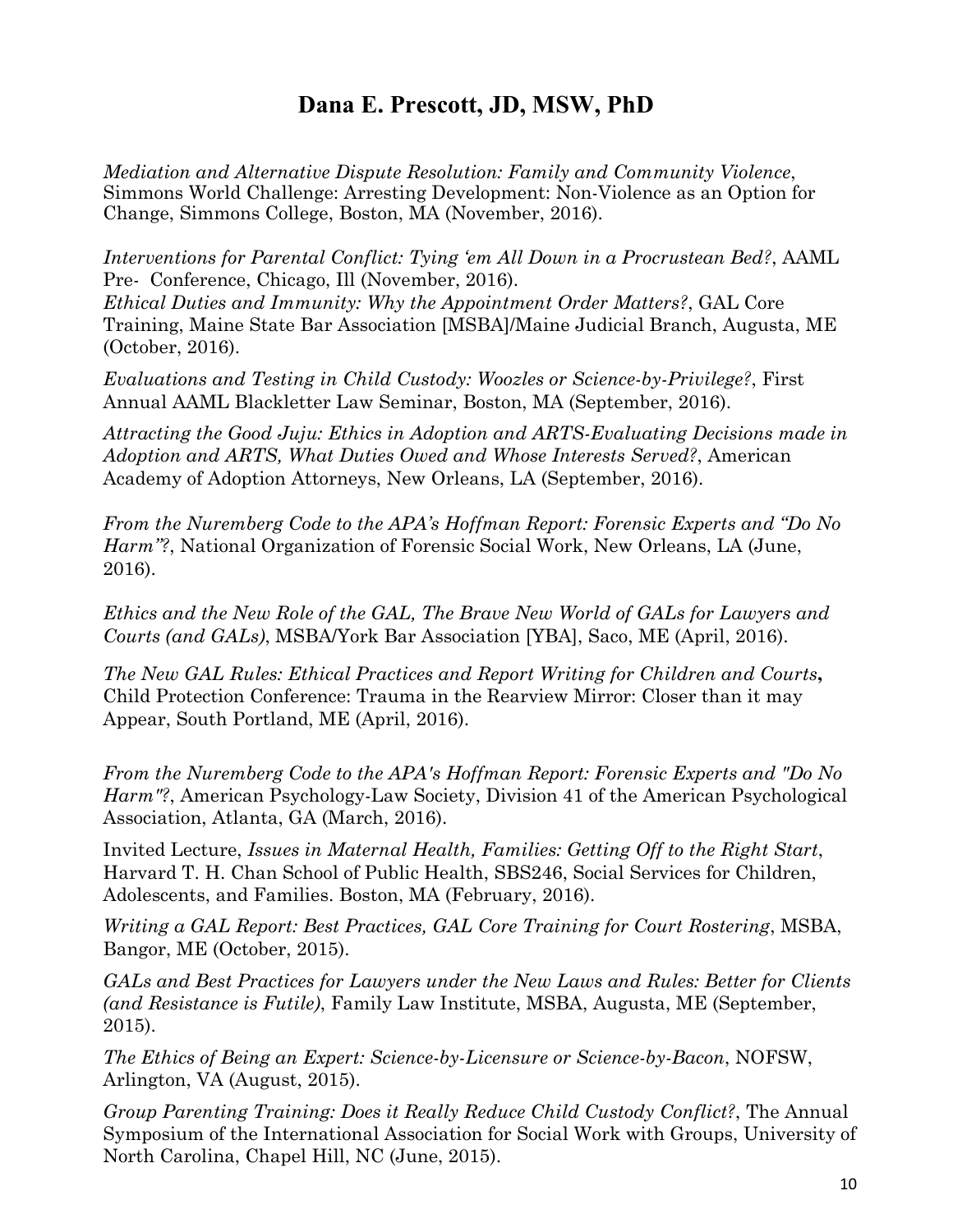*Guardian ad Litem as Investigator and Expert: New Roles and New Rules*, Maine Guardian ad Litem Institute, Freeport, ME (June, 2015).

Invited Lecture, Harvard T. H. Chan School of Public Health, SBS246, I*ssues in Maternal Health, Policy Systems, and Environmental Interventions*, Boston, MA (March, 2015).

*GAL Training and Continuing Education Seminars*, Maine Guardian ad Litem Institute, Rockport, Houlton, Waterville, Lewiston, ME (October, 2014).

*Forensic Social Workers as Expert Witnesses: Do the Courts as a Host Environment Warp Social Work Values and Ethics?*, National Organization of Forensic Social Work [NOFSW], Fordham University, NY (July, 2014).

*The Elimination of GALs and the Silencing of a Voice for Children: What Lawyers Need to Know*, MSBA, Summer Bar Meeting, Rockport, ME (June, 2014).

*The New Guardian ad Litem Statute: History and Policy*, MSBA, Bangor, ME (June, 2014).

*Intensive Group Parenting Education Programs and Parental Conflict: What Works and Why?*, The XXXVIth Annual Symposium of the International Association for Social Work with Groups, Calgary, Alberta, Canada (June, 2014).

*Annual Training Seminar*, Maine Guardian ad Litem Institute, Hallowell, ME (May, 2014).

*Getting from "No Way" to "OK": Divorce Professionals Share their Secrets for Successfully Working with Families in Conflict*. Kids First Center Annual Conference, Freeport, ME (2013).

*Underemployment and Imputed Income in Child Support Cases in New England*. American Academy of Matrimonial Lawyers [AAML]: New England Chapter. Boston MA (2013).

*The Perils of Virtual Venom*. Kids First Center Annual Conference, Freeport, ME (2012).

*Income Manipulation and Child Support: Whining is not Winning*. YBA/MSBA, Saco, ME (2012).

*Parenting Coordination: A New Tool in the Family Court Toolbox*. MSBA, Portland, ME (2012).

*Ethics, Values, and Best Practices for School Social Workers*. Portland School Social Workers, Portland, ME (2011).

*The Act and Art of Negotiation*. Family Law Institute, MSBA, Augusta, ME (2011).

*Judicial Settlement Conferences*. District Court Bench Bar Conference, MSBA, Augusta, ME (2010).

*A Critical Perspective: How Mental Health Providers View Lawyers and the Courts*. MSBA, Saco, ME (2010).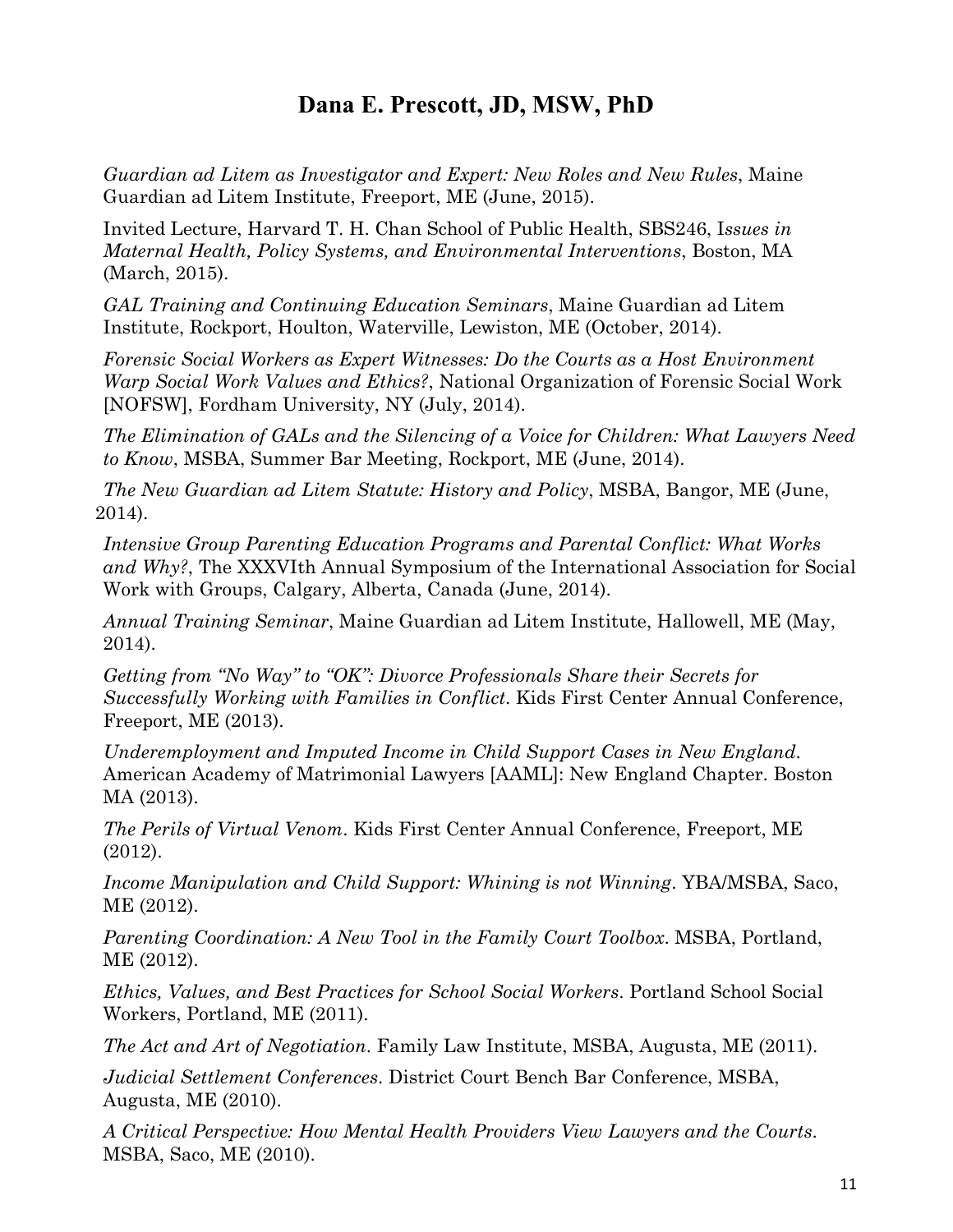*Drafting Tighter Agreements and Judgments in Family Law*. MSBA, Freeport, ME (2010).

*So You Want To Be a Guardian Ad Litem: Ethical Conundrums for the Social Worker*. NASW-Maine Chapter, Rockport, ME (2010).

*The Ethical and Legal Issues You Didn't Learn in Social Work School: A Minor's Right to Autonomy, Confidentiality, Informed Consent and Privilege*. NASW–Maine Chapter, Portland, ME (2009).

*The New Family Law Rules: Best Practices and Common Problems Encountered from Pre-Trial, Trial and Post Judgment Phases*, YBA/MSBA. Wells, ME (2009).

*Highly Challenging Clients: Axis II and What Do You Do?*, Kids First Annual Conference, Freeport, ME (2008).

*Parental Rights and Responsibilities and the Ethics of Confidentiality*. NASW: Maine Chapter, Rockport, ME (2008).

*Hot Tips for Family Law Lawyers*, Family Law Institute. MSBA, Augusta, ME (2006).

*Who Made You Boss? Thoughts About the Third Branch in a Democracy*. New England Bar Association [NEBA], Boston, MA (2005).

*The "Civil Practice" of Law*, Bridging the Gap. MSBA (2004).

*Constitutional Law: An Up-date*. NEBA, Norwich, CT (2004).

*Family Law and District Court Practices*. MSBA (2003).

*Multi-Jurisdictional Bar Admissions*, NEBA. Providence, RI (2003).

*Underreporting of Income and Support*. YBA/MSBA (2003).

*Trial Practice and Family Law*. MSBA (2002).

*The Role of the Guardian ad Litem in Conflict and Custody Cases*. The Ben J. Altheimer Symposium, University of Arkansas School of Law at Little Rock, Little Rock, AR (1999).

*New Developments in Family Law*. MSBA (1997).

*The Impact of Federal Law on Domestic Relations Practice: A New England Perspective*. Massachusetts MA Chapter of AAML, Boston, MA (1995).

*A Guide to the Financial Issues Facing Your Family Law Practice*. MSBA (1995).

*The Pro Bono Lawyer: Child Support - Interstate, Military and Tribal Issues*. MSBA (1994).

*Family Law: Advocacy - Pleadings, Practice and Discovery*. MSBA (1993).

*Child Support Guidelines Workshop*. MSBA (1993).

*Grandparents and Extended Family Custody, Parenting Alternatives*. MSBA (1993).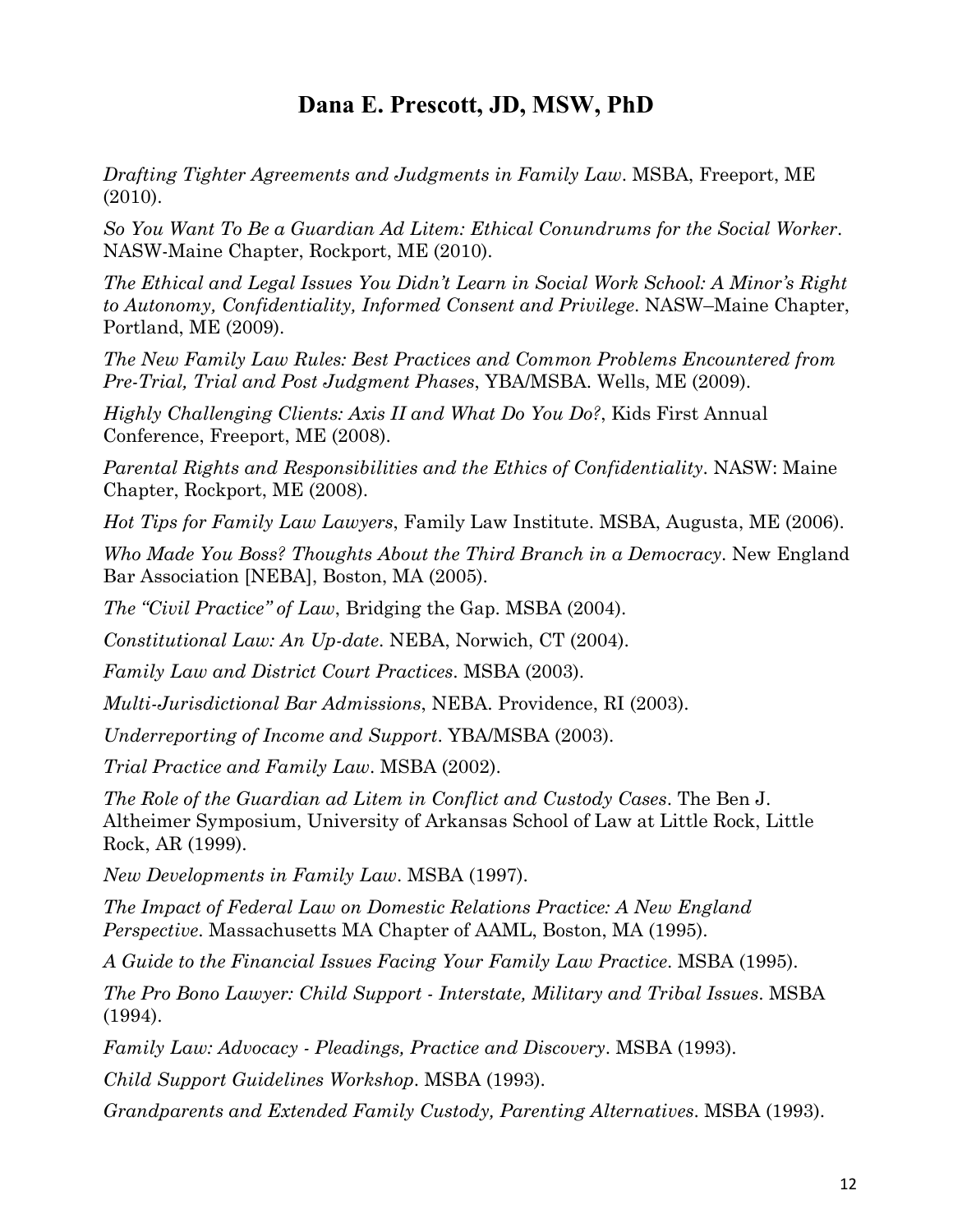*Children and Divorce*, American Academy of Adolescent Psychiatrists. Washington, DC (1992).

*Families and Tort Actions in the 1990's.* Maine Trial Lawyers Association (1992).

*Updated Rule 80: Explanation at Managing a Family Law Practice*. MSBA (1992).

*Emerging Issues in Domestic Practice*. MSBA (1991).

*Criminal Violation of Maine's Protection from Abuse Act.* MSBA (1990).

*Economic Issues in Divorce*. MSBA (1990).

#### **SELECTED PROFESSIONAL SERVICE**

**Board Member,** National Organization of Forensic Social Workers (2018-present; Vice-President, 2019-present; President-Elect, 2021-present).

**Board of Directors**, Caring Unlimited, York County's Domestic Violence Program (2004-present).

**Fellow**, American Academy of Matrimonial Lawyers (1990-present; Editor-in-Chief, Journal of the AAML, 2020-present; AAML Journal Board of Editors, 2009-present; Co-Chair, Legislation Committee, 2012-2020; Member, CLE Committee, 2017-2019; President, AAML Northeast Chapter, 2016-2018).

**Fellow,** International Academy of Family Lawyers (2010-present; Board of Governors, [USA Chapter Delegate,](https://www.iafl.com/members_data/profile/dana_prescott/index.html) 2016-2017).

**Guardian ad Litem Review Board**, Maine Board of Overseers of the Bar, appointed Chair by Maine Supreme Judicial Court (2015-2021, term limits).

**Board of Directors,** Maine Guardian ad Litem Institute (2013-2015).

**Member**, Fee Arbitration Commission, Maine Board of Overseers of the Bar (2007- 2013; Chair, Panel I, 2011-2013).

**Member,** Saco Bay Rotary Club (1991-1997; 2005-present).

**Member**, Task Force on Electronic Court Record Access (2004-2005).

**Member**, Justice Action Group, Legal Service Providers of Maine (2002-2005; JAG's Leadership Development Group (2006–2007).

**Board of Governors**, Maine State Bar Association (1993–2005; President, 2004; President-Elect 2003; Second Vice-President, 2002; Third Vice-President, 2001; Treasurer, 2000).

**Director**, New England Bar Association (1994–2002; President, 2001-2002; Vice-President, 2000-2001).

**Member**, Tri-State Commission on Bar Admissions (1998-2000).

**Family Law Section**, Maine State Bar Association (Chair 1993-1994; Vice-Chair 1991-1993).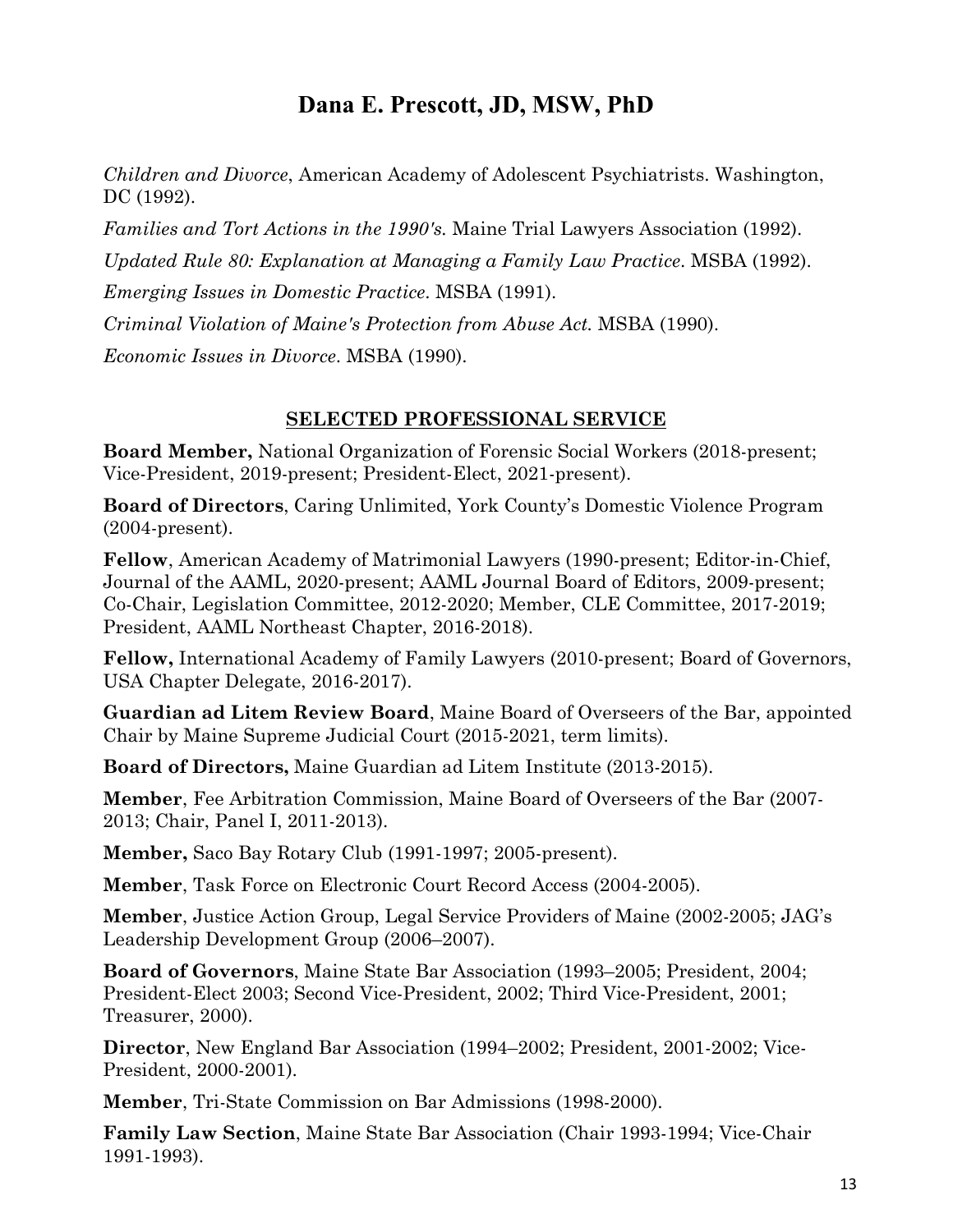**Member**, Advisory Committee on the Maine Rules of Civil Procedure (1990-1999).

**Member and Reporter**, MSBA Committee on the Unauthorized Practice of Law (1997-1998).

**Maine State Bar Association** (1983-present).

**Massachusetts Bar Association** (1983-present).

**York Bar Association** (1987-present; Executive Committee, 1990-1994; President, 1993-1994; Interim President, 2014-2016).

#### **AWARDS**

**Sol Gothard Lifetime Achievement Award**, National Organization of Forensic Social Workers (2017).

**Family Law Section Achievement Award**, Maine State Bar Association (2016).

**Charles Walter Smith Jr. Award**, York Bar Association (2010).

**Maine Bar Foundation and Volunteer Lawyers Project Pro Bono Public Award** (2010).

**Paul Harris Fellow**, Rotary Foundation of Rotary International, Saco Bay Rotary (2003).

#### **SELECTED APPELLATE CASES**

Parks-Monteith v. Monteith, 255 A.3d 1030, 2021 ME 40 Beliveau v. Whalen, 213 A.3d 617, 2019 ME 122 Durkin v. Durkin, 203 A.3d 812, 2019 ME 32 Quinty v. Johnson, 164 A.3d 135, 2017 ME 117 Guardianship of Alisha K., 157 A.3d 762, 2017 ME 54 Estate of Hall, 86 A.3d 596, 2014 ME 10 Weston v. Weston, 40 A.3d 934, 2012 ME 50 Laqualia v. Laqualia, 30 A.3d 838, 2011 ME 114 Dewhurst v. Dewhurst, 5 A.3d 23, 2010 ME 99 Lund v. Lund, 927 A.2d 1185, 2007 ME 98 Morin v. Lundrigan, 916 A.2d 202, 2007 ME 37 Lawrence v. Webber, 894 A.2d 480, 2006 ME 36